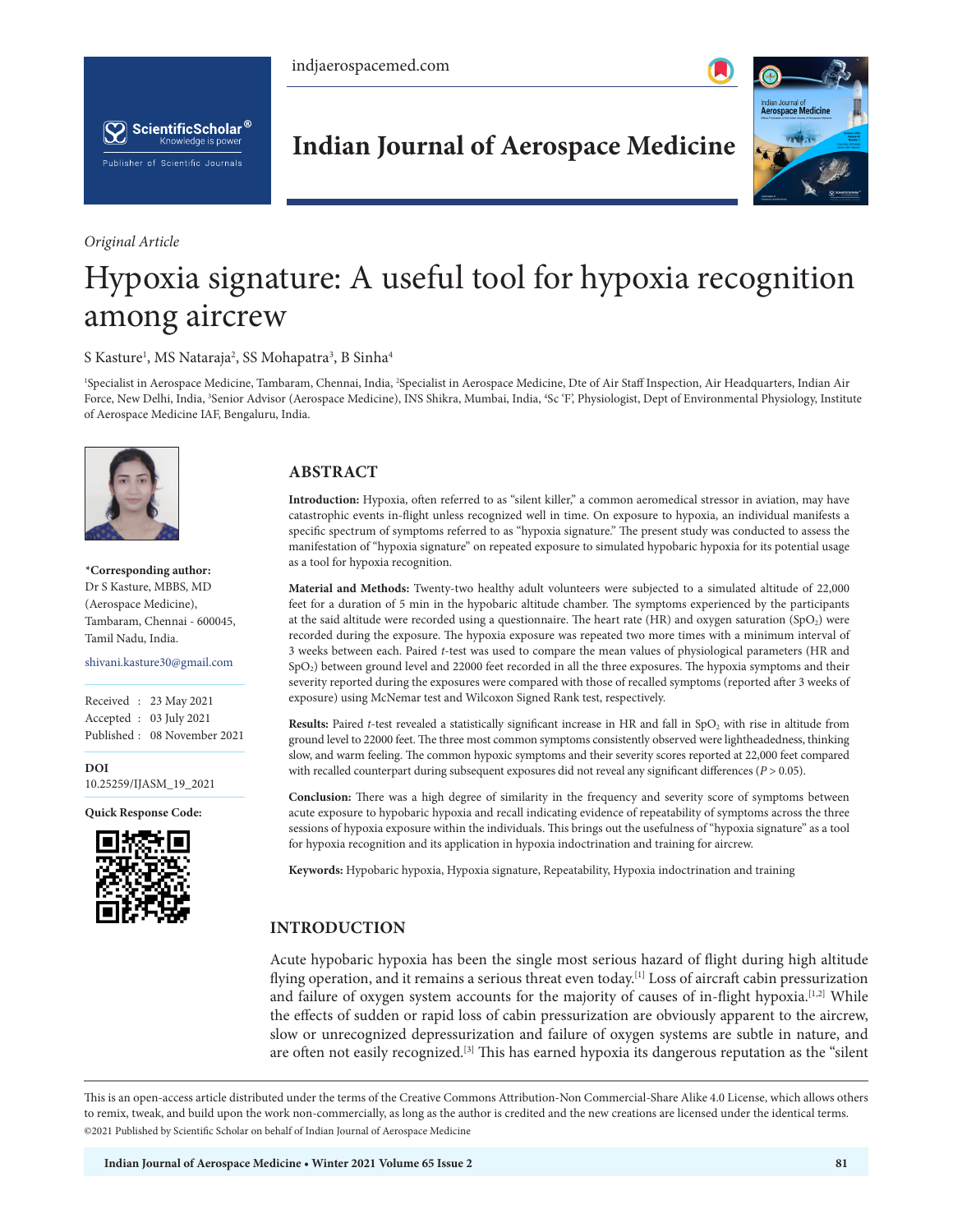killer." The order of appearance of signs and symptoms that accompany hypoxia and their severity are related to the exposure period and the rate and degree to which the blood oxygen tension is lowered.[1]

Further, depending on the level of altitude, a relatively fixed period of time is available between reduction in partial pressure of oxygen and development of specified degree of decline in mental performance, commonly referred to as "Time of Useful Consciousness."[1] This is the window period in which the aircrew has to recognize the hypoxia symptoms and take corrective actions.

There is evidence to suggest that, occurrence of hypoxic symptoms, the order and speed of their appearance, and their severity for an individual usually remains consistent over time.<sup>[4]</sup> This is commonly referred to as "hypoxia signature" and is unique to the individual, just like one's signature. It is thus essential for an aircrew to identify his hypoxia signature as a part of training and indoctrination so that early corrective actions can be instituted in case hypoxia occurs in-flight. The present study was conducted to assess the evidence of hypoxia signature on acute exposure to hypobaric hypoxia. The objective was to identify the individual hypoxia symptoms and demonstrate its reproducibility so as to recommend whether hypoxia signature can be used as a useful tool for hypoxia training and aeromedical indoctrination. There are other studies who have reported hypoxia signature;  $[4-7]$ however, this study was undertaken to examine hypoxia signature in Indian scenario.

#### **MATERIAL AND METHODS**

#### **Subjects**

A total of 22 non-aircrew healthy adult volunteers (Age =  $32.63 \pm 4.34$  years, height =  $169.86 \pm 8.81$  cm, and weight =  $70.90 \pm 10.53$  kg) participated in the study. Informed consent was obtained from the participants after explaining the procedure in detail. The study was approved by the Institute Ethics Committee.

#### **Materials**

The Hypobaric Altitude Chamber in the Department of High Altitude Physiology and Hyperbaric Medicine was used to simulate hypobaric hypoxia. Heart rate (HR) and oxygen saturation  $(SpO<sub>2</sub>)$  were two physiological parameters recorded during the experimentation.  $SpO<sub>2</sub>$  was measured using pulse oximeter. A questionnaire consisting of 24 hypoxia symptoms (e.g., light-headedness, Thinking slow, Warm feeling, Tingling, and Dizzy) was given to all participants and were asked to grade the severity of the symptoms experienced by them during exposure to hypoxia on a scale of 1–5.[8]

#### **Procedure**

All participants breathed 100% oxygen for 30 min before exposure to hypoxia. An ear clearance run was conducted by ascent from ground level till 10,000 feet and then descent to ground level @ 3000 feet/min to exclude any participant's risk of barotrauma. Participants were then exposed to a simulated altitude of 22,000 ft for 05 min. The ascent and descent rates were kept at 3000 ft/min. The profile of hypoxia exposure is depicted in Figure 1. During the run, participants were on mask. At desired altitude of 22,000 feet, the participants were instructed to remove their masks and breathe cabin air. They were instructed to note down the occurrence of symptoms with their severity in the questionnaire. HR and  $SpO<sub>2</sub>$  were continuously monitored. If the  $SpO<sub>2</sub>$  of any participant fell below 65%, the exposure of hypoxia was terminated by asking the respective participant to resume breathing 100% oxygen through the mask immediately. The same protocol was repeated on two more occasions for a total of 3 times with an interval of 3 weeks between the two consecutive exposures. During the repeat exposures (after 3 weeks of acute exposure), the participants were asked to recall the symptoms and grade with severity experienced by them during their previous exposure, that is, "recalled symptoms."

#### **Statistical analysis**

The collected data were subjected to descriptive and analytical statistical tests. The frequencies of three commonly occurring symptoms at 22,000 feet reported by the participants on all 3 days of exposure were compared with counterpart symptoms obtained from recall memory of participants using McNemar test. The severity scores of same common symptoms observed at 22,000 feet were compared using Wilcoxon signed rank test. Paired *t*-test was applied to determine the effect of altitude (independent variable) on HR and  $SpO<sub>2</sub>$  (dependent variable). Level of significance was set at  $P < 0.05$ . The statistical tests were done using Statistica 9.0 $^{\circ}$ .

#### **RESULTS**



A total of 19 (86.6%), 17 (77.2%), and 18 (81.8%) of the participants reported hypoxia symptoms on 1st, 2<sup>nd</sup>, and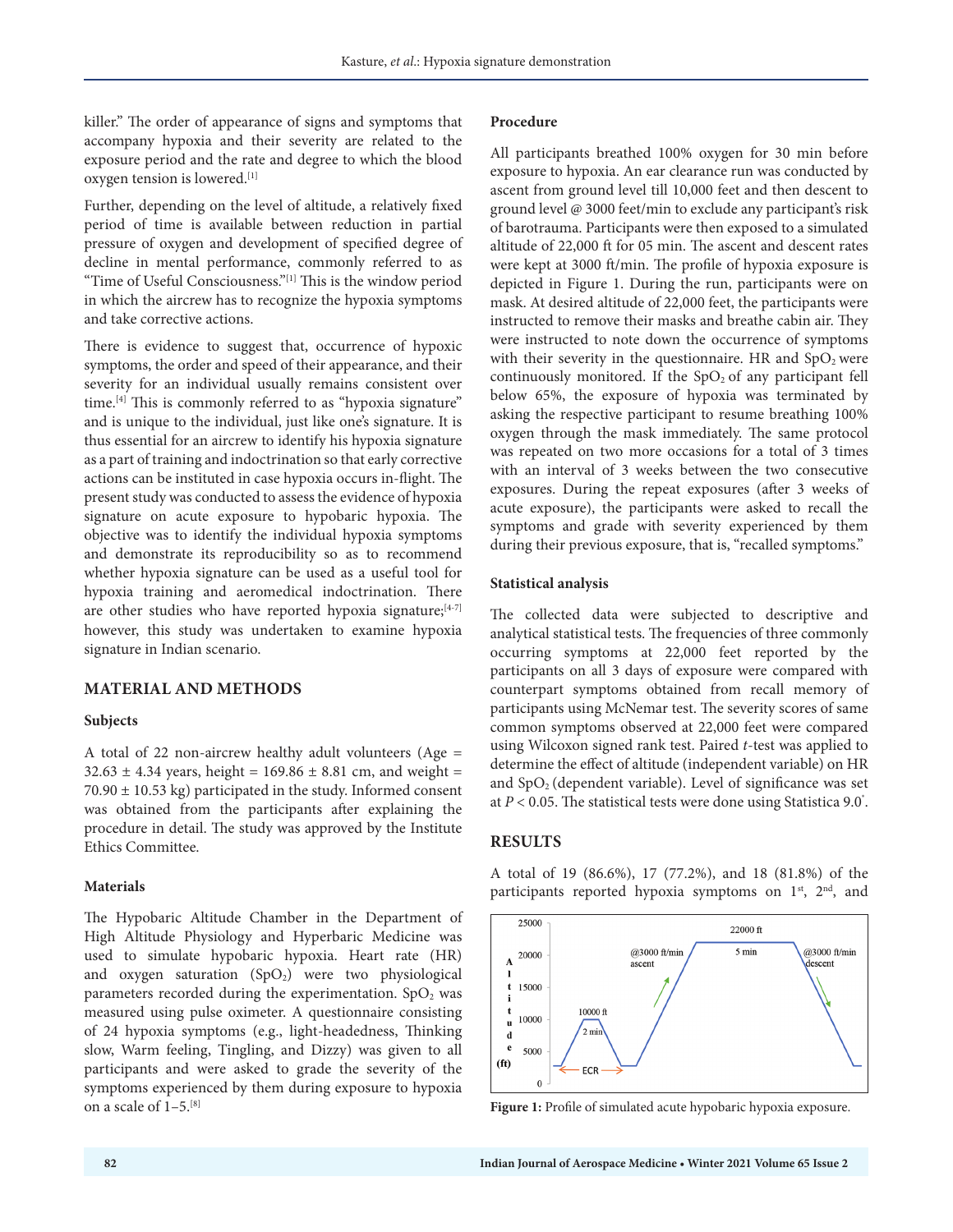$3<sup>rd</sup>$  exposure to 22,000 feet, respectively. The three common symptoms reported at 22,000 ft were light headedness, thinking slow, and warm feeling. The occurrence of these three common symptoms on acute exposure and number of participants who could recall these symptoms are presented in Table 1. McNemar's test did not reveal statistically significant difference  $(P > 0.05)$  between the frequency of the three common symptoms reported during the acute exposure and the recalled symptoms on all three exposures. Wilcoxon signed-rank test did not reveal any statistically significant difference between the severity of symptoms experienced between acute exposure and that of recalled, on all the three hypoxic exposures at 22,000 feet [Table 2].

Paired *t*-test revealed that the mean HR values at 22,000 feet were significantly higher than ground level on all three exposures [Table 3]. SpO<sub>2</sub> of 07 individuals on  $1<sup>st</sup>$  exposure, 06 individuals on 2nd exposure, and 06 individuals on  $3<sup>rd</sup>$  exposure fell below 65% during the course of hypoxia exposure. Paired *t*-test revealed a significant fall in the mean SpO2 values at 22,000 feet compared to ground level on all the three exposures [Table 4].

#### **DISCUSSION**

Sudden exposure to altitude beyond 10,000 feet exposes an aircrew to effects of hypoxia. Consequences of exposure to hypoxia range from trivial physiological symptoms to total incapacitation depending on the altitude. Exposure to more than 20,000 feet altitude is known to result in critical stage of hypoxia, which, unless promptly identified and corrected, may result in catastrophic event.<sup>[1]</sup> In-flight hypoxia, often referred as a silent killer, needs to be recognized early and corrective actions need to be implemented. The best part is that manifestations of hypoxic symptoms, and their severity usually remains consistent for an individual typically referred to as "hypoxia signature."[4] Examination of recall and reproducibility of this hypoxia signature on repeated

simulated acute exposure to an altitude of 22,000 feet was the desired objective of the present study.

As per the recommended practice in the  $IAF<sub>1</sub><sup>[9]</sup>$  the hypoxia indoctrination is undertaken at 25,000 feet. However, we chose an altitude of 22,000 feet in the present study due to several factors; (a) the incidence and severity of hypoxia become evident at a cabin altitude of 22,000 feet and above.<sup>[10]</sup> (b) The TUC at 22,000 feet is approximately 10 min thus allowing sufficient time for experiencing and recognizing hypoxia symptoms without manifesting significant impairment in pilot performance.<sup>[11]</sup> (c) The risk of DCS increases significantly beyond this altitude.<sup>[12]</sup> (d) The cabin altitude in low differential pressure cabin such as combat fighter aircraft is maximum allowed up to 22,000 feet.<sup>[10]</sup> Prebreathing with 100% oxygen for a period of 30 min was given to all participants to eliminate the risk of DCS as per the recommended guidelines.<sup>[13]</sup>

The physiological parameters, namely, HR and  $SpO<sub>2</sub>$  on acute exposure to 22,000 feet, on all the three occasions, showed changes as physiologically expected. The HR showed a significant increase [Table 3] whereas, the  $SpO<sub>2</sub>$  was found to be significantly decreased [Table 4]. These changes can be attributed to activation of peripheral chemoreceptors mechanisms as a result of decrease in oxygen tension in breathing air consequent to exposure to hypoxia.<sup>[14]</sup> Similar findings have also been reported by other studies.<sup>[8,15,16]</sup>

In the present study, the number of symptoms reported by participants on all the three occasions was comparable. However, out of the 22 participants, three individuals did not experience any symptoms on any of the occasions. These findings suggest the possibility of individual variations in hypoxia tolerance and the occurrence of hypoxia symptoms. Other studies have also reported similar findings in which few individuals did not experience any symptoms on exposure to hypoxia.<sup>[4,5,17]</sup>

| <b>Table 1:</b> Frequency of three common symptoms at 22,000 ft $(n=22)$ . |                |          |         |                |                |         |                |          |         |  |
|----------------------------------------------------------------------------|----------------|----------|---------|----------------|----------------|---------|----------------|----------|---------|--|
| Three common<br>symptoms                                                   | $1st$ Exposure |          |         | $2nd$ Exposure |                |         | $3rd$ Exposure |          |         |  |
|                                                                            | Acute          | Recalled | P-value | Acute          | Recalled       | P value | Acute          | Recalled | P value |  |
| Light headedness                                                           |                |          | 1.00    | 10             | <sub>(b)</sub> | 1.00    | 10             |          | 1.00    |  |
| Thinking slow                                                              | 8              |          | 0.28    | 6              |                | 0.12    | 10             |          | 0.21    |  |
| Warm feeling                                                               |                |          | l.00    |                |                | 1.00    |                | 6        | 1.00    |  |

| <b>Table 2:</b> Mean severity score of symptoms at 22,000 ft. |                |          |         |                |          |         |                |          |         |
|---------------------------------------------------------------|----------------|----------|---------|----------------|----------|---------|----------------|----------|---------|
| Three common<br>symptoms                                      | $1st$ Exposure |          |         | $2nd$ Exposure |          |         | $3rd$ Exposure |          |         |
|                                                               | Acute          | Recalled | P value | Acute          | Recalled | P value | Acute          | Recalled | P value |
| Light headedness                                              | 4              |          | 0.76    |                |          | 0.73    |                | 4        | 0.71    |
| Thinking slow                                                 | 4.50           | 5.14     | 0.08    | b              |          | 0.33    | 8              | 4.63     | 0.07    |
| Warm feeling                                                  | 1.50           | 2.25     | 0.41    | 2.50           | 3.13     | 0.15    |                |          | 0.56    |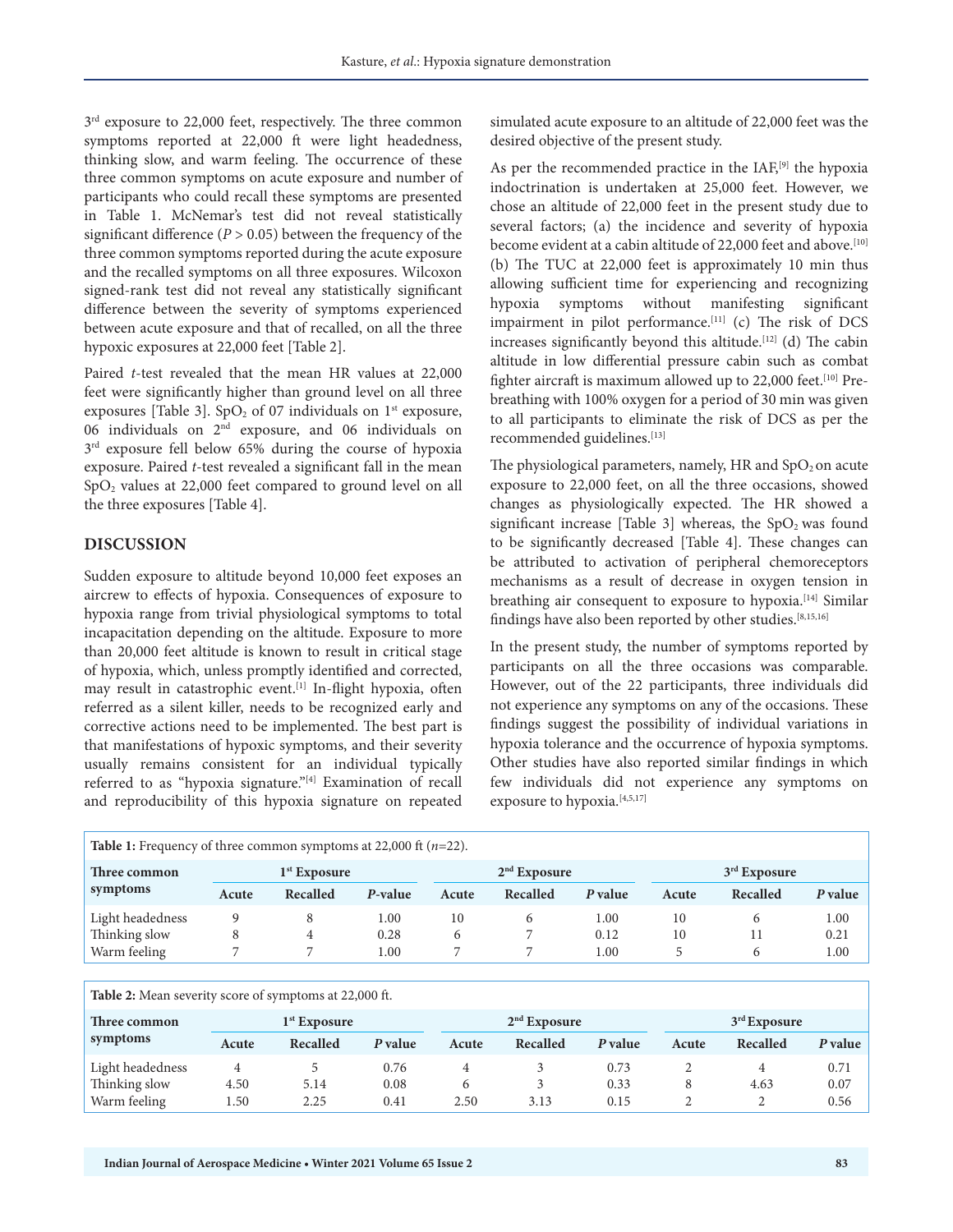| <b>Table 3:</b> HR at ground level and 22,000 feet. |                                 |    |                 |               |  |  |                             |  |  |
|-----------------------------------------------------|---------------------------------|----|-----------------|---------------|--|--|-----------------------------|--|--|
| HR(bpm)                                             | Altitude n Mean SD t df p value |    |                 |               |  |  |                             |  |  |
| Day 1                                               | Ground<br>$22K$ ft              | 15 | 79.26<br>101.60 | 8.96<br>14.38 |  |  | $-6.06$ 14 $< 0.001$        |  |  |
| Day 2                                               | Ground 16 81.81<br>$22K$ ft     |    | 99.12           | 10.67         |  |  | $5.12$ $-7.66$ $15 < 0.001$ |  |  |
| Day 3                                               | Ground<br>$22K$ ft              | 16 | 73.62<br>96.37  | 12.87         |  |  | $7.79$ $-7.85$ $15 < 0.001$ |  |  |

HR: Heart rate

| <b>Table 4:</b> SpO <sub>2</sub> at ground level and 22,000 feet. |                    |                  |                |              |       |      |                   |  |  |
|-------------------------------------------------------------------|--------------------|------------------|----------------|--------------|-------|------|-------------------|--|--|
| SpO <sub>2</sub> (%)                                              | Altitude           | $\boldsymbol{n}$ | Mean           | <b>SD</b>    | t     |      | df <i>P</i> value |  |  |
| Day 1                                                             | Ground<br>$22K$ ft | 15               | 98.80<br>73.66 | 0.56<br>5.44 | 17.36 | - 14 | < 0.001           |  |  |
| Day 2                                                             | Ground<br>$22K$ ft | 16               | 98.75<br>72.43 | 0.57<br>7.70 | 13.16 | 15   | < 0.001           |  |  |
| Day 3                                                             | Ground<br>$22K$ ft | 16               | 98.87<br>71.87 | 0.34<br>6.93 | 15.46 | 15   | < 0.001           |  |  |
| SpO <sub>2</sub> : Oxygen saturation                              |                    |                  |                |              |       |      |                   |  |  |

The commonly reported symptoms on exposure to 22,000 ft noticed were "light-headedness," "thinking slow" and "feeling warm." These findings are similar to that of Woodrow *et al*. who also reported the most common symptom as lightheadedness in both recalled and refresher training sessions.<sup>[6]</sup> In a study by Tu *et al*., the reported common symptoms were poor concentration (30.5%), impaired cognitive function (20.5%), visual disturbances (16.4%), hot flushes (15.85%), and paraesthesia (12.6%).[7] Two of the commonly reported symptoms in our study were similar to those reported by Tu *et al*. These were thinking slow (subset of impairment in cognitive function) and warm feeling (a synonym of hot flushes). The difference in other reported symptoms in both the studies can be attributed to "different altitude of exposure" and "number of subjects," that is, 25000 ft and 341, respectively, in Tu *et al*. study whereas, it was 22000 ft and 22 in our study.

A comparison between the three commonly reported symptoms (light-headedness, thinking slow, and warm feeling) experienced at 22,000 feet on all the three occasions with recalled symptoms revealed similarities between the two. Another important observation in our study was absence of significant difference in the severity score of symptoms between acute exposure and recall symptoms. Studies by Smith and Johnston *et al*. have also reported a high level of agreement between symptoms in recalled and fresh training session.<sup>[4,5]</sup> However, few authors<sup>[6,7]</sup> have reported significant differences in hypoxia symptoms between the two sessions. The possible reason given by Woodrow was that either no subject could exactly remember the symptoms experienced

in the previous training or control measure could have been different affecting results during hypoxia events.[6] Tu *et al*. also felt that memory of hypoxia symptoms might vary among the individuals and fade over a period of time.<sup>[7]</sup> Notwithstanding the above, the findings of our study point towards potential benefit of recognizing individual specific hypoxic symptoms for aeromedical indoctrination of aircrew and hypoxia training.

The exact mechanism of memory storage in the brain is still not completely understood. As per long-term potentiation model, certain synapses undergo long-lasting increase in efficacy when they are repeatedly used leading to alteration of gene expression and synthesis of new proteins. These new proteins are responsible for increase in number of synapses that have been demonstrated after long-term memory formation.[18] The hypobaric hypoxia simulated in the present study and repeated for three occasions with a minimum gap of 3 weeks between them, possibly lead to long-term memory formation, enabling participants to recall hypoxia symptoms faultlessly. Thus, it can be inferred that refresher hypoxia training would benefit the aircrew in recognizing symptoms of hypoxia. Thus, the phenomenon of "hypoxia signature" reported by Smith<sup>[4]</sup> in his study, could also be established in our study by repeated simulated exposures to acute hypoxia of 22,000 feet. This has direct implications in hypoxia indoctrination and training of aircrew.

#### **CONCLUSION**

The findings of present study revealed a high degree of similarity in the frequency and severity scores of hypoxia symptoms reported during the exposure to simulated altitude of 22,000 feet and the symptoms recalled following subsequent exposures to same altitude. Thus, it can be inferred that the symptoms experienced by participants on acute exposure to hypoxia remain stable over a period of time. In addition, 22,000 feet altitude can be used as the preferred altitude for demonstration of hypoxia signature considering adequate time of useful consciousness, less risk of DCS, and the realistic maximum cabin altitude maintained in military fighter aircraft.

#### **Declaration of patient consent**

The authors certify that they have obtained all appropriate consent from the participants.

#### **Financial support and sponsorship**

Nil.

#### **Conflicts of interest**

There are no conflicts of interest.